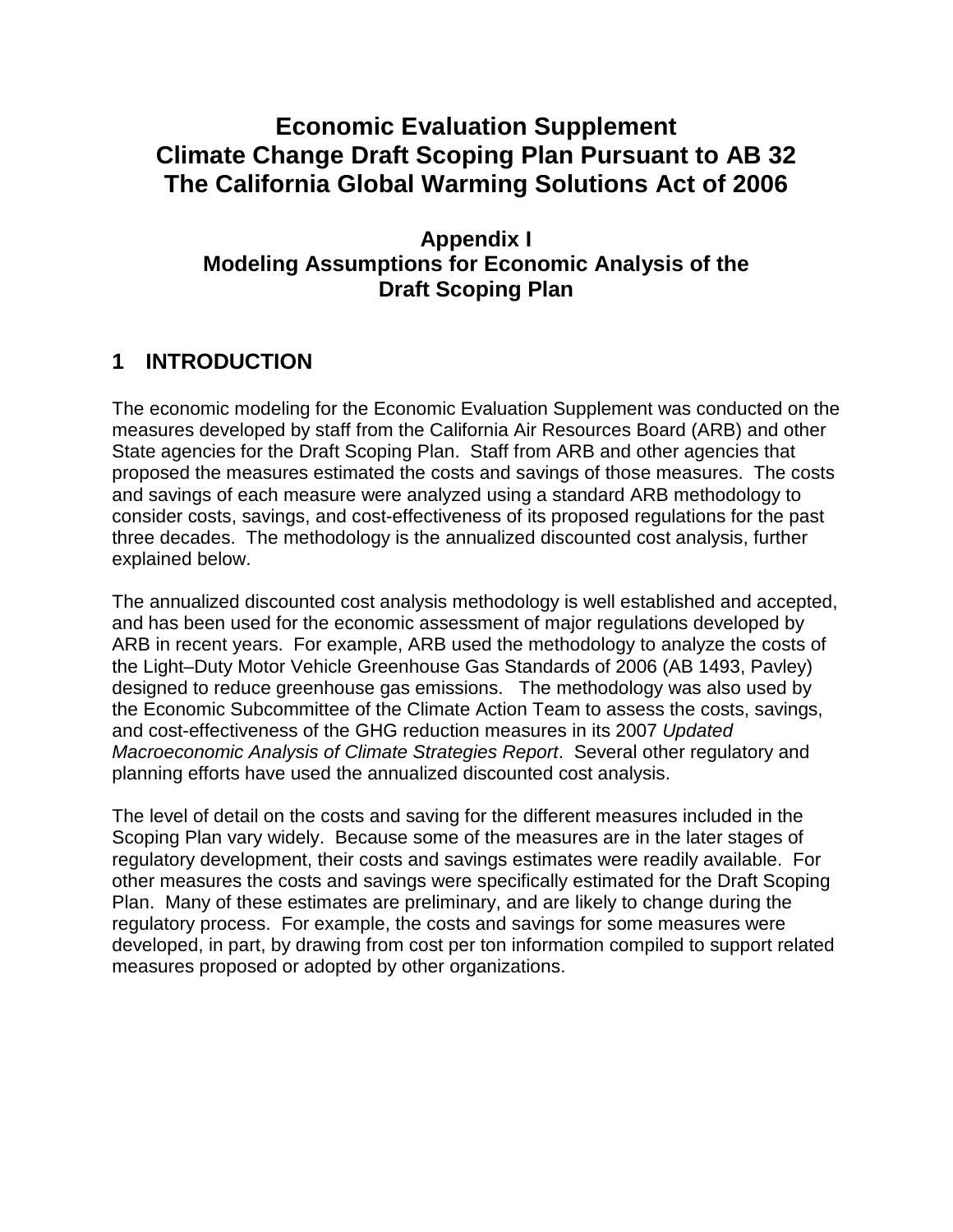## **2 COST AND SAVINGS ANALYSIS METHODOLOGY**

 Applying a consistent methodology for analyzing the costs of measures is a necessary step to prepare inputs into both the E-DRAM and BEAR models.<sup>1</sup> Specifically, the methodology annualizes all costs and savings to calculate the net cost per ton of emissions reduced for each measure.

 Many of the measures have up-front costs for equipment or devices that last many years, thus supporting ongoing emission reductions. The costs need to be spread over the years that the equipment operates. For example, an efficient refrigerator that costs more will provide refrigeration with less electricity and cause lower greenhouse gas emissions for 10 to 15 years. The additional cost of purchase would have to be spread over the life of the refrigerator to correspond with the refrigeration benefits to allow comparison with the savings through reduced energy consumption, which also occur over the lifetime of the refrigerator. The up-front costs for many of the measures were reported as the capital expenditures necessary to implement the measure.

 Another cost factored into the analysis is the ongoing cost for operations and maintenance after a measure is implemented. In some cases, this cost may be negative, representing a savings when a measure reduces ongoing costs.

 Savings are treated similarly to annualized costs if they occur up-front. However, almost all savings from the measures resulted from reduced energy use or operations and maintenance costs, and were reported as an annual amount.

 The following items were included in the cost and savings information on the measures and were used in the economic modeling.

- • Up-front or Capital Expenditures: investments in equipment or facilities with lifetimes of more than one year.
- Equipment Life: the period of time the equipment provides its benefits.
- • Operations and Maintenance Costs: on-going costs that facilitate realization of the benefits from the installed equipment or devices.
- • Energy Costs and Savings: were reported in energy units for each year and were valued using a consistent energy price forecast.
- Non-Energy Savings: reported for each year.
- Constant 2007 Dollars: used for all valuations.

 $\overline{a}$  Supplement. 1 E-DRAM and BEAR are described in more detail in Appendices II and III of the Economic Evaluation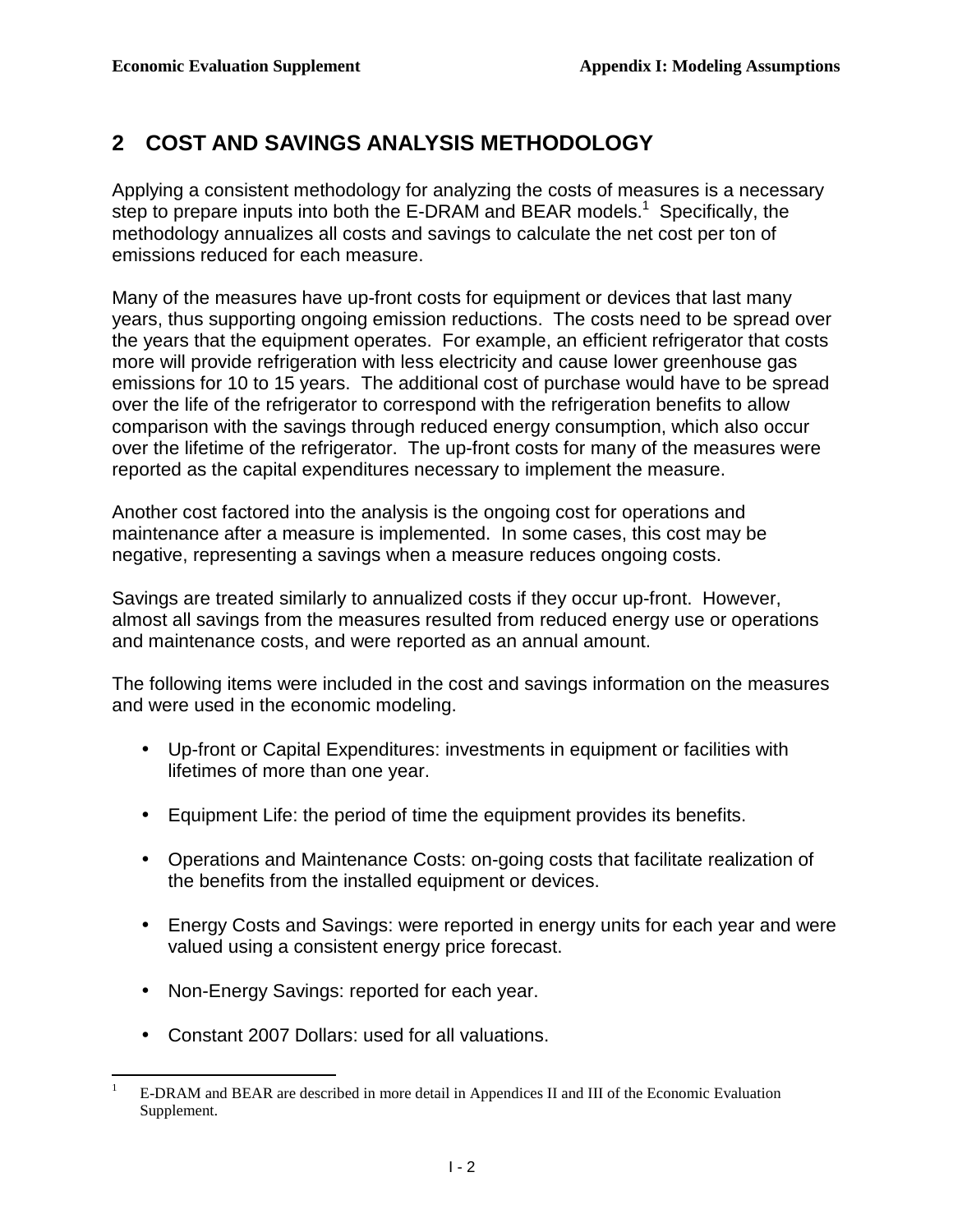The analysis of costs and savings involved four steps. The first step is to annualize the up-front or capital expenditures using the following formulas:

Annualized Cost of Capital = Capital Expenditures X Capital Recovery Factor

Capital Recovery Factor =  $i (1+i)^n / (1+i)^n - 1$ Where,  $i =$  discount rate, and  $n =$  life of the capital

 The capital expenditures developed for the proposed measures were multiplied by a capital recovery factor to give the annualized cost of capital. The capital recovery factor requires selecting a discount rate and equipment lifetime. A uniform real discount rate of five percent was used for all measures, and the equipment lifetime was estimated for each measure. The primary rationale for using a real discount rate of five percent is that it is equivalent to rate of return on an inflation-adjusted 10-year treasury security, (about 2 percent in the past five years)<sup>2</sup>, plus the California Environmental Protection Agency recommended 3 percent risk premium<sup>3</sup>. The five percent real discount rate has been used for several recent ARB regulations. Additionally, the five percent is the average of what the US Office of Management and Budget recommends (7 percent) and what US Environmental Protection Agency has used historically for regulatory analysis. The result of this first step is a levelized cost that will be incurred for every year the equipment or device operates until the capital expenditure is fully paid. This way, the costs of a measure can be matched with the annual savings and the emission reductions the measure provides.

 The second step is to determine the on-going costs. These costs were reported as operating and maintenance costs for most of the measures for each year of the equipment life.

 The third step is to calculate the value of the energy savings. Many of the measures reduce gasoline, diesel, natural gas, or electricity usage. The savings for each fuel were valued at the prices forecasted by California Energy Commission. The forecast prices for 2020 are displayed in Table I-1.

 $\overline{a}$ 

 $\ensuremath{\mathbf{3}}$ [http://www.federalreserve.gov/releases/h15/data/Annual/H15\\_TCMII\\_Y10.txt](http://www.federalreserve.gov/releases/h15/data/Annual/H15_TCMII_Y10.txt) Cal/EPA Management Memorandum: Implementation of 1993 Regulatory Reform Legislation.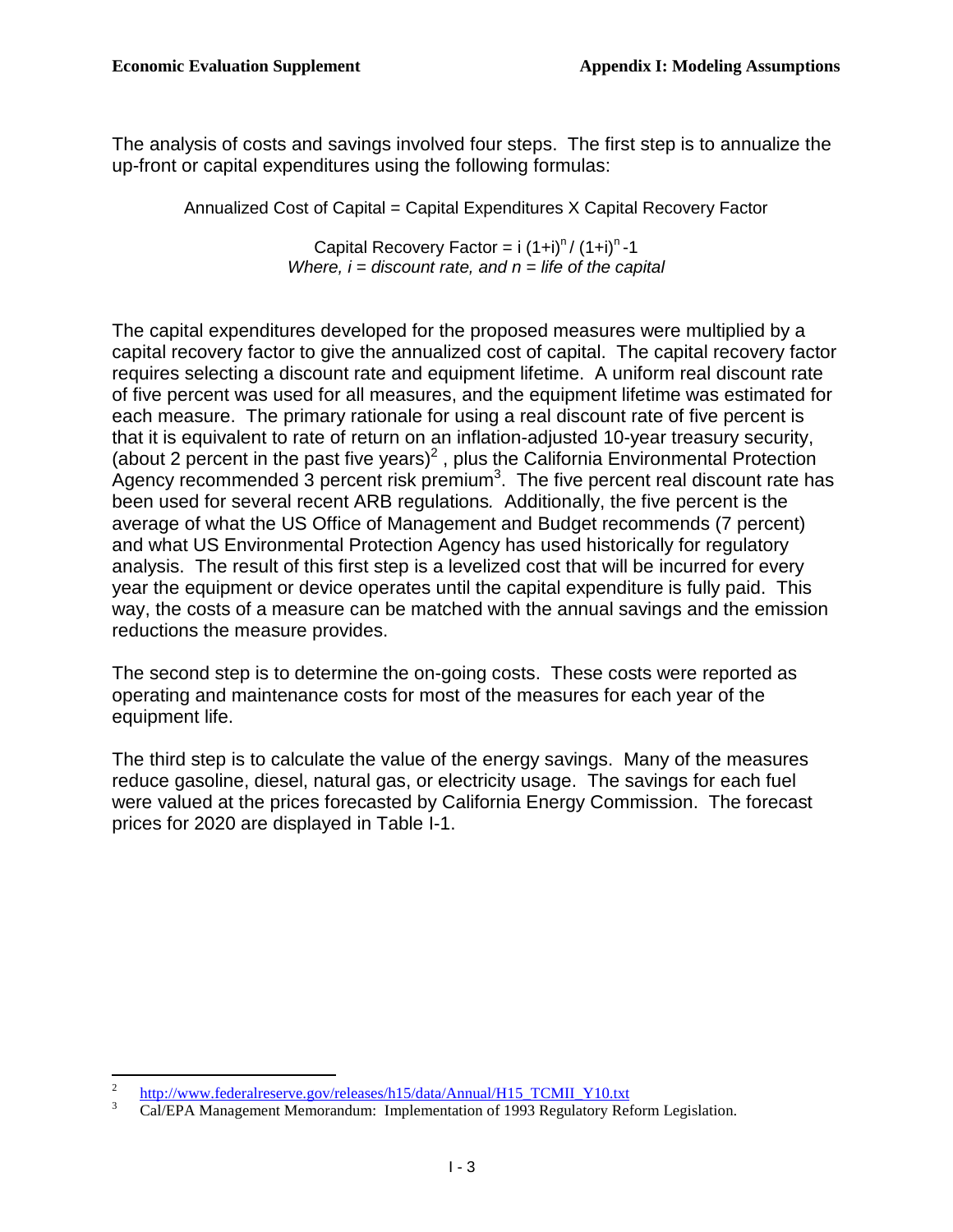| <b>Energy Type</b>                          | <b>Price</b> | <b>Metric</b>           |  |  |
|---------------------------------------------|--------------|-------------------------|--|--|
|                                             |              |                         |  |  |
| Electricity avoided cost 2020 <sup>*†</sup> | \$86.09      | 2007 dollars per MWh    |  |  |
| Natural gas avoided cost 2020 <sup>†</sup>  | \$7.94       | 2007 dollars per MMBtu  |  |  |
| Gasoline price 2020 <sup>tt</sup>           | \$3.673      | 2007 dollars per gallon |  |  |
| Diesel fuel price 2020 <sup>tt</sup>        | \$3.685      | 2007 dollars per gallon |  |  |

#### **Table I-1: Forecasted Energy Prices Used in Estimating Measure Costs and Savings**

 \* † 8,760 average price for avoided generation and T&D costs

 Source: Updated from Climate Action Team (CAT) Report, updated to 2007 dollars

<sup>††</sup> Source: California Energy Commission, Transportation Energy Forecasts for the 2007 Integrated Energy Policy Report, September, 600-2007-009-SF.PDF), Table B-3. 2007, CEC-600-2007-009-SF (http://www.energy.ca.gov/2007publications/CEC-600-2007-009/CEC-

 The last step is to calculate the net cost for each measure. The net cost was the sum of annualized capital costs, operating and maintenance costs, value of energy savings, and other savings. Some measures, particularly the energy efficiency measures, had negative net costs (i.e. a net savings). Others had positive net costs, meaning that the costs exceeded savings. The costs and savings for the Draft Scoping Plan measures are displayed in Tables I-2 and I-3. Additional details on the derivation of the cost and savings estimates for each measure are provided in the Draft Scoping Plan Measures Documentation Supplement.

# **3 COST-EFFECTIVENESS**

 AB 32 requires the Board to consider cost-effectiveness of the measures when adopting the Scoping Plan, and defines cost-effectiveness as, "the cost per unit of reduced emissions of greenhouse gases adjusted for its global warming potential." (H&S Code 38505 (d)) This definition specifies using a metric of cost per unit of reductions emissions (e.g. dollars per metric ton  $CO<sub>2</sub>e$ ) by which the Board must express cost- effectiveness, but it does specify what should be included in the cost calculation and does not provide criteria to assess if a regulation is or is not cost-effective. In addition to reducing greenhouse gas emissions, some of the measures will provide co-benefits by reducing emissions of criteria pollutants (e.g., particulate matter, ozone precursors). Therefore, when conducting more detailed analyses as part of the regulatory process,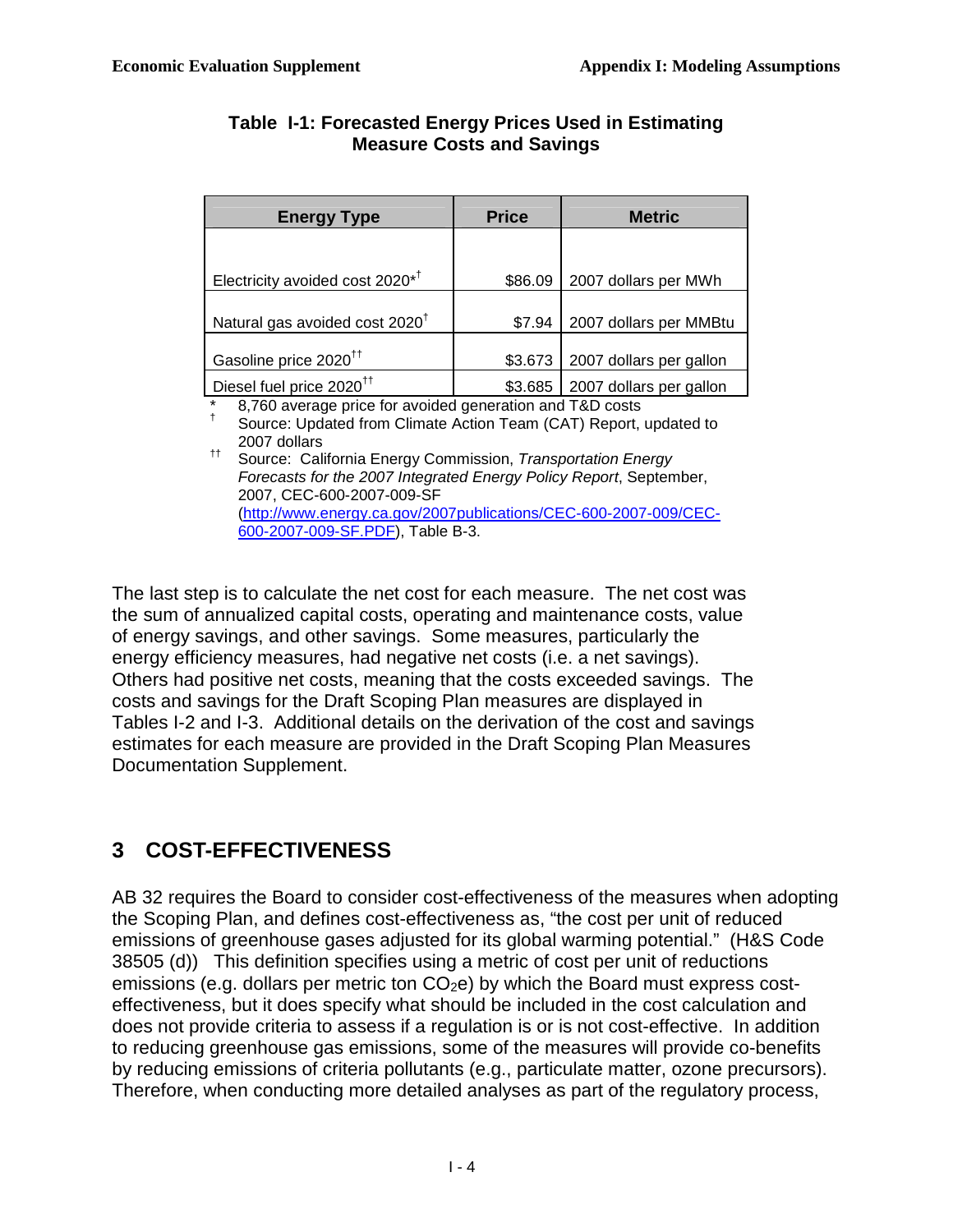ARB staff plan to account for the value of the co-benefits by reducing the estimated cost of the greenhouse gas emission reduction measures by the average cost of control for the criteria pollutants reduced as a co-benefit. This method is consistent with the approach used in the macroeconomic impact analysis of the Climate Action Team Report. However, this accounting for co-benefits has not been included as part of the analysis conducted for the Scoping Plan.

 To achieve the AB 32 2020 emission limit, ARB has estimated that emission reductions from business-as-usual of 169 MMTCO<sub>2</sub>e will be needed. The Preliminary Recommendation in the Draft Scoping Plan achieves these reductions through a broad spectrum of measures, including performance-based regulations and a California cap-and-trade program linked to a western regional market.

 Tables I-2 and I-3 present estimated costs and savings of the recommended greenhouse gas reduction measures as well as other measures under evaluation. The last column in both tables shows the cost-effectiveness (i.e. net annualized cost per ton of CO2E emissions reduced) of each measure as currently estimated. As previously indicated, many of the measures are in the early stages of development. It is anticipated that as the analysis proceeds and the measures move through the regulatory process the costs for some will change; some will increase while others will decrease.

decrease.<br>A number of measures included in the Draft Scoping Plan provide greenhouse gas reduction benefits, but are being pursued for other policy reasons. For example, the ship electricification (T-4) and goods movement measures (T-5) are being pursued to achieve reductions in criteria air pollutants and toxic air contaminant emissions. While the greenhouse gas emission reductions that result will help California achieve the 2020 target, ARB is not attributing the costs or savings that result from these measures to implementation of AB 32. For this reason, these measures, along with the high speed rail measure (T-10), the California solar programs measure (E-4), and the solar hot water heater measure (CR-2) all show zero costs and zero savings in the tables below.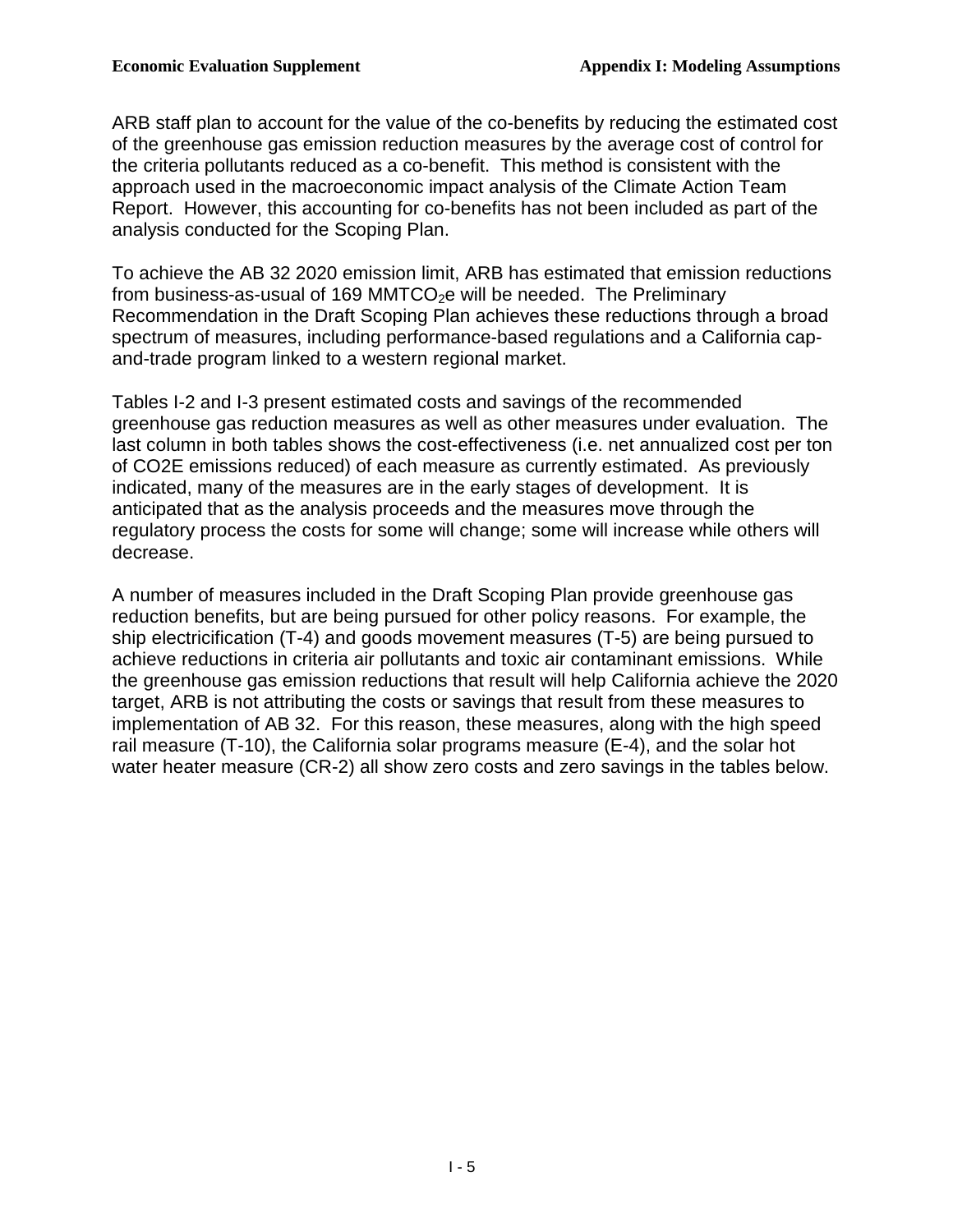### **Table I-2: Costs, Savings, and Dollars Per Metric Ton of CO2e Reduced Recommended Greenhouse Gas Reduction Measures**

|        | <b>Measures</b>                                                                                                                                                                                   | <b>Reductions</b><br>(MMTCO <sub>2</sub> E)<br>in 2020) | <b>Costs</b><br>(\$Millions) | <b>Savings</b><br>(\$Millions) | <b>Net Cost or</b><br><b>Savings Per</b><br>$MTCO2e$ (\$) |
|--------|---------------------------------------------------------------------------------------------------------------------------------------------------------------------------------------------------|---------------------------------------------------------|------------------------------|--------------------------------|-----------------------------------------------------------|
|        |                                                                                                                                                                                                   |                                                         |                              |                                |                                                           |
|        | <b>Transportation</b>                                                                                                                                                                             |                                                         |                              |                                |                                                           |
| $T-1$  | Pavley I Light-Duty Vehicle GHG<br>Standards                                                                                                                                                      | 27.7                                                    | 1,372                        | 11,371                         | $-361$                                                    |
|        | Pavley II - Light-Duty Vehicle GHG<br>Standards                                                                                                                                                   | 4.0                                                     | 594                          | 1642                           | $-262$                                                    |
| $T-2$  | Low Carbon Fuel Standard                                                                                                                                                                          | 16.5                                                    | 11,000                       | 11,000                         | $\mathbf 0$                                               |
| $T-3$  | Low Friction Oil                                                                                                                                                                                  | 2.8                                                     | 520                          | 1,149                          | $-225$                                                    |
|        | <b>Tire Pressure Program</b>                                                                                                                                                                      | 0.82                                                    | 95                           | 337                            | $-295$                                                    |
|        | Tire Tread Program (Low resistance)                                                                                                                                                               | 0.3                                                     | 0.6                          | 123                            | $-439$                                                    |
|        | Other Efficiency (Cool Paints)                                                                                                                                                                    | 0.89                                                    | 360                          | 365                            | -6                                                        |
| $T-4$  | Ship Electrification at Ports                                                                                                                                                                     | 0.2                                                     | $0^{(1)}$                    | $0^{(1)}$                      | $0^{(1)}$                                                 |
| $T-5$  | <b>Goods Movement Efficiency</b><br>Measures<br><b>Vessel Speed Reduction</b><br><b>Other Efficiency Measures</b>                                                                                 | 3.5                                                     | $0^{(1)}$                    | $0^{(1)}$                      | $0^{(1)}$                                                 |
| $T-6$  | <b>Heavy-Duty Vehicle GHG Emission</b><br>Reduction (Aerodynamic Efficiency)                                                                                                                      | 1.4                                                     | $1,136^{(2)}$                | $496^{(2)}$                    | (2)                                                       |
| $T-7$  | Medium and Heavy-duty Vehicle<br>Hybridization                                                                                                                                                    | 0.5                                                     | 93                           | 177                            | $-168$                                                    |
| $T-8$  | Heavy-Duty Engine Efficiency                                                                                                                                                                      | 0.6                                                     | 26                           | 213                            | $-312$                                                    |
| $T-9$  | <b>Local Government Actions and</b><br><b>Targets</b>                                                                                                                                             | $\overline{2}$                                          | 200                          | 821                            | $-311$                                                    |
| $T-10$ | <b>High Speed Rail</b>                                                                                                                                                                            | $\mathbf{1}$                                            | $0^{(1)}$                    | $0^{(1)}$                      | $0^{(1)}$                                                 |
|        | <b>Subtotal</b>                                                                                                                                                                                   | 62.2                                                    |                              |                                |                                                           |
|        | <b>Building and Appliance Energy Efficiency and Conservation</b>                                                                                                                                  |                                                         |                              |                                |                                                           |
| $E-1$  | Electricity Reduction Program 32,000<br><b>GWH</b> reduced<br>Utility Energy Efficiency Programs<br><b>Building and Appliance Standards</b><br>Additional Efficiency and<br>Conservation          | 15.2                                                    | 3,294                        | 4,904                          | $-106$                                                    |
| $E-2$  | Increase Combined Heat and Power<br>Use by 30,000 GWh                                                                                                                                             | 6.8                                                     | 362                          | 1,673                          | $-193$                                                    |
| $CR-1$ | <b>Natural Gas Reduction Programs</b><br>(800 Million Therms saved)<br>Utility Energy Efficiency Programs<br><b>Building and Appliance Standards</b><br>Additional Efficiency and<br>Conservation | 4.2                                                     | 910                          | 1,355                          | $-106$                                                    |
|        | <b>Subtotal</b>                                                                                                                                                                                   | 26.3                                                    |                              |                                |                                                           |

(continued on next page)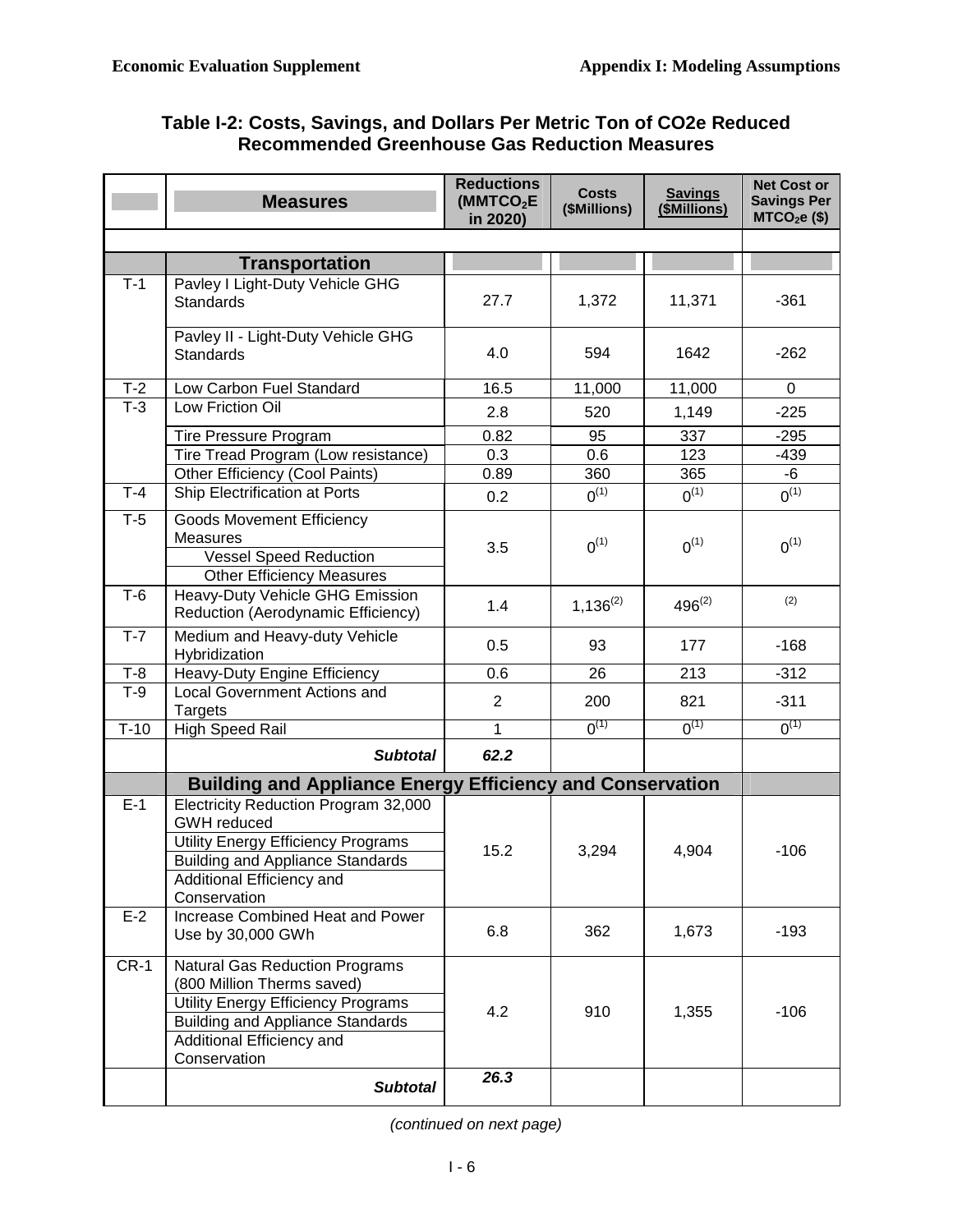| $E-3$  | RPS (33%)                                                                              | 21.2           | 3,671     | 1,889       | 84        |
|--------|----------------------------------------------------------------------------------------|----------------|-----------|-------------|-----------|
| $E-4$  | California Solar Programs (3000 MW<br>Installation)                                    | 2.1            | $0^{(1)}$ | $0^{(1)}$   | $0^{(1)}$ |
| $CR-2$ | Solar Water Heaters (AB 1470 goal)                                                     | 0.1            | $0^{(1)}$ | $0^{(1)}$   | $0^{(1)}$ |
|        | <b>Subtotal</b>                                                                        | 23.4           |           |             |           |
|        | <b>High GWP Measures</b>                                                               |                |           |             |           |
| $H-1$  | <b>MVACS: Reduction of Refrigerant</b><br>from Non-Professional Servicing              | 0.5            | 60        | $\mathbf 0$ | 120       |
| $H-2$  | SF6 Limits in Non-Utility and Non-<br><b>Semiconductor Applications</b>                | 0.3            | 0.22      | 0.14        | 0.3       |
| $H-3$  | High GWP Reduction in<br>Semiconductor Manufacturing                                   | 0.15           | 2.6       | $\Omega$    | 17        |
| $H-4$  | Limit High GWP Use in Consumer<br>Products                                             | 0.25           | 0.06      | 0.23        | $-0.7$    |
| $H-5$  | <b>High GWP Reductions from Mobile</b><br>Sources                                      | 3.3            | 20.86     | $\Omega$    | 6.32      |
| $H-6$  | Specifications for Commercial and<br><b>Industrial Refrigeration</b>                   | $\overline{4}$ | 1.24      | 0.66        | 0.15      |
|        | Foam Recovery and Destruction<br>Program                                               | 1              | 94.83     | $\Omega$    | 95        |
|        | SF6 Leak Reduction and Recycling in<br><b>Electrical Applications</b>                  | 0.1            | 0.3       | 0.4         | $-1$      |
|        | Alternative Suppressants in Fire<br><b>Protection Systems</b>                          | 0.1            | 1.96      | 0.2         | 18        |
|        | <b>Gas Management for Stationary</b><br>Sources--Tracking/Recovery/Deposit<br>Programs | 6.3            | 1.02      | 3.6         | $-0.41$   |
|        | <b>Residential Refrigeration Early</b><br><b>Retirement Program</b>                    | 0.2            | 18.9      | 24.79       | $-29$     |
|        | <b>Subtotal</b>                                                                        | 16.2           |           |             |           |

### **Table I-2 (cont.): Costs, Savings, and Dollars Per Metric Ton of CO2e Reduced Recommended Greenhouse Gas Reduction Measures**

(continued on next page)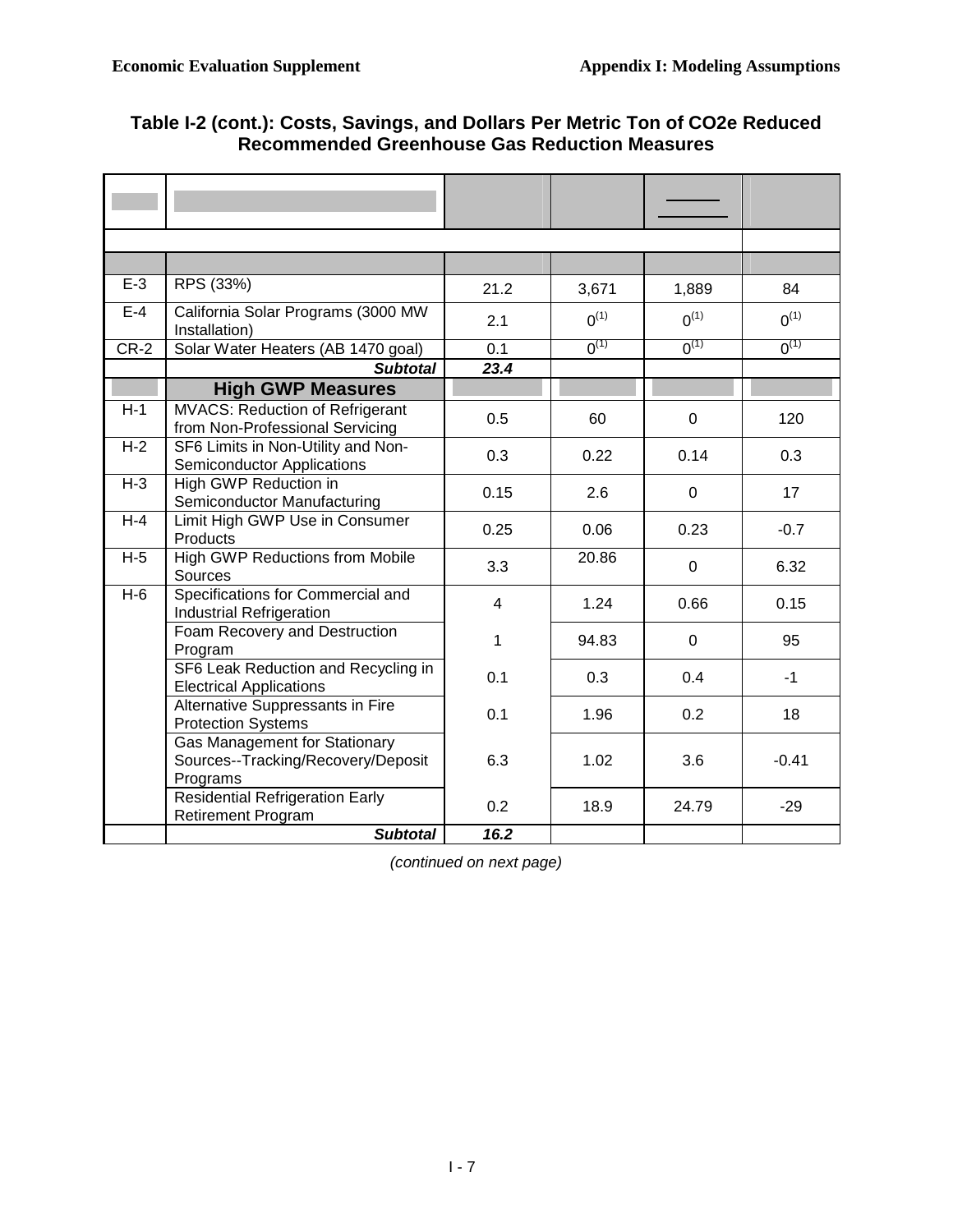### **Table I-2 (cont.): Costs, Savings, and Dollars Per Metric Ton of CO2e Reduced Recommended Greenhouse Gas Reduction Measures**

|        | <b>Measures</b>                                      | <b>Reductions</b><br>(MMTCO <sub>2</sub> E)<br>in 2020) | <b>Costs</b><br>(\$Millions) | <b>Savings</b><br>(\$Millions) | <b>Net Cost or</b><br><b>Savings Per</b><br>$MTCO2e$ (\$) |
|--------|------------------------------------------------------|---------------------------------------------------------|------------------------------|--------------------------------|-----------------------------------------------------------|
|        |                                                      |                                                         |                              |                                |                                                           |
|        | <b>Others</b>                                        |                                                         |                              |                                |                                                           |
| $RW-1$ | Landfill Methane Capture                             | 1.0                                                     |                              | 0                              |                                                           |
| $A-1$  | Methane Capture at Large Dairies <sup>(3)</sup>      | 1.0                                                     | 0                            | 0                              | 0                                                         |
| $F-1$  | Sustainable Forest Target                            | 5.0                                                     | 50                           | 0                              | 10                                                        |
| $W-1$  | Water Use Efficiency <sup>(4)</sup>                  | 1.4                                                     |                              |                                |                                                           |
| $W-2$  | Water Recycling <sup>(4)</sup>                       | 0.3                                                     |                              |                                |                                                           |
| $W-3$  | Pumping and Treatment Efficiency <sup>(4)</sup>      | 2.0                                                     |                              |                                |                                                           |
| $W-4$  | Reuse Urban Runoff <sup>(4)</sup>                    | 0.2                                                     |                              |                                |                                                           |
| $W-5$  | Increase Renewable Energy<br>Production <sup>†</sup> | 0.9                                                     |                              |                                |                                                           |
|        | Subtotal <sup>(5)</sup>                              | 6.0                                                     |                              |                                |                                                           |
|        |                                                      |                                                         |                              |                                |                                                           |
|        | <b>Recommended Measures Totals</b>                   | 134                                                     | 23,835                       | 37,553                         |                                                           |

Notes for Table I-2:

- $\mathbf{1}$  development and air quality/public health goals, so their costs and savings have not been attributed to implementation of AB 32. 1 These measures are being pursued to achieve other policy goals, including renewable energy
- $\overline{2}$ in California. Therefore, no net cost number is presented here. The costs for this measure include the full equipment cost, while the savings only reflect fuel savings
- $\mathbf{3}$ Because the emission reductions from this measure are not required, they are not counted in the total.
- $\overline{4}$  Therefore, they are not currently counted toward the 2020 goal. ARB will work with the appropriate agencies to determine whether these reductions are additional. 4 GHG reductions from the water sector may already be incorporated into the 2020 forecast.
- $\overline{5}$ Subtotal is for Landfill Methane Capture and Sustainable Forest Target measures only.